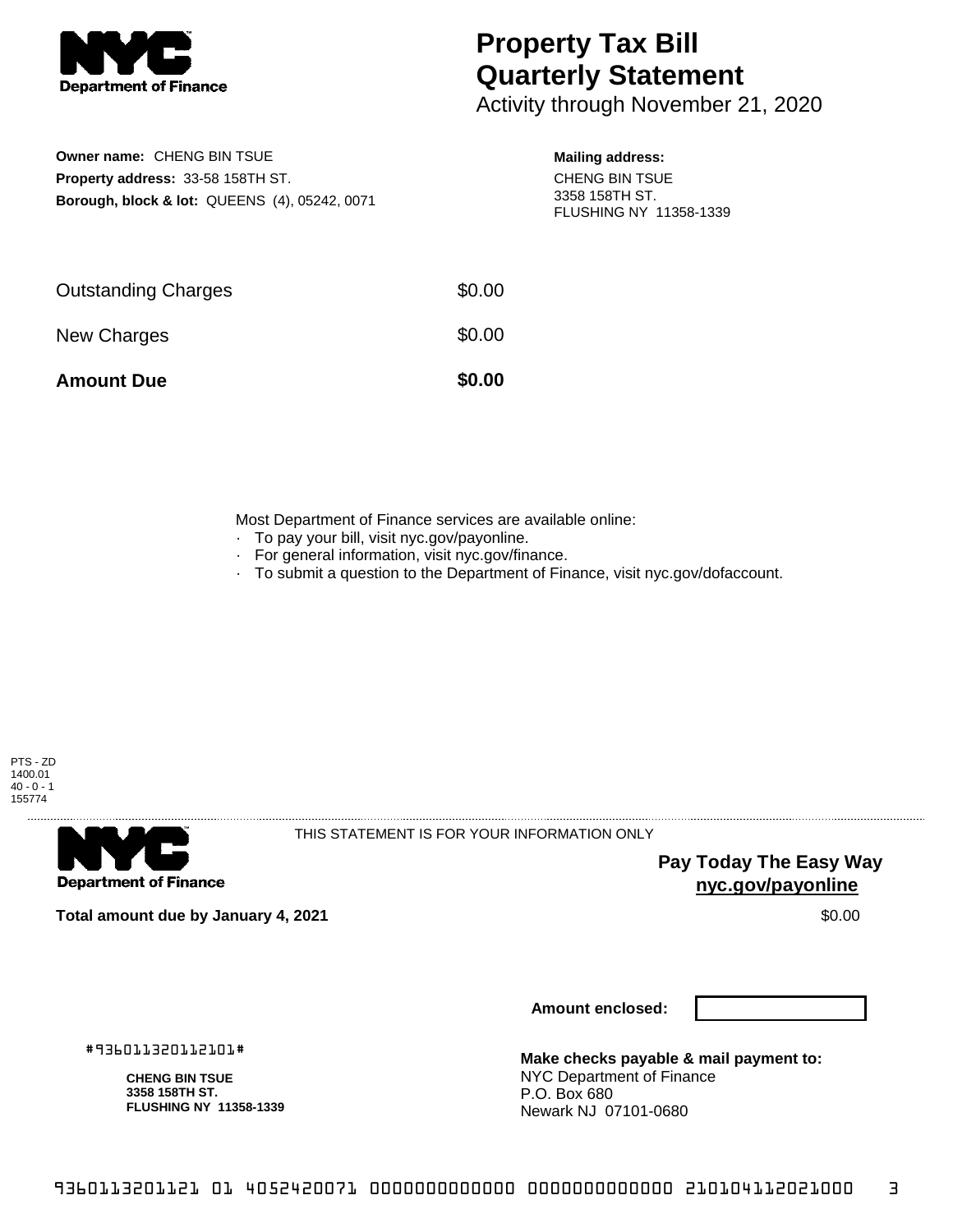

| <b>Previous Charges</b>                                      |                      |                 | Amount                         |
|--------------------------------------------------------------|----------------------|-----------------|--------------------------------|
| Total previous charges including interest and payments       |                      |                 | \$0.00                         |
| <b>Current Charges</b>                                       | <b>Activity Date</b> | <b>Due Date</b> | Amount                         |
| Finance-Property Tax<br>Adopted Tax Rate<br>Payment Adjusted | 01/01/2021           | 01/01/2021      | \$0.00<br>$$-34.36$<br>\$34.36 |
| <b>Total current charges</b>                                 |                      |                 | \$0.00                         |
| <b>Tax Year Charges Remaining</b>                            | <b>Activity Date</b> | <b>Due Date</b> | <b>Amount</b>                  |
| Finance-Property Tax<br>Adopted Tax Rate                     |                      | 04/01/2021      | \$0.00<br>$$-34.36$            |
| <b>Early Payment Discount</b><br>Payment Adjusted            | 01/01/2021           | 04/01/2021      | \$0.34<br>\$34.02              |
| Total tax year charges remaining                             |                      |                 | \$0.00                         |
| <b>Overpayments/Credits</b>                                  | <b>Activity Date</b> | <b>Due Date</b> | Amount                         |
| <b>Credit Balance</b>                                        |                      | 07/01/2020      | $$-68.38$                      |
| Total overpayments/credits remaining on account              |                      |                 | \$68.38                        |

You must apply for a refund or a transfer of credits resulting from overpayments within six years of the date of **the overpayment or credit. Please note that overpayments and credits are automatically applied to unpaid taxes.**

## **Home banking payment instructions:**

- 1. **Log** into your bank or online bill pay website.
- 2. **Add** the new payee: NYC DOF Property Tax. Enter your account number, which is your boro, block and lot, as it appears here: 4-05242-0071 . You may also need to enter the address for the Department of Finance. The address is P.O. Box 680, Newark NJ 07101-0680.
- 3. **Schedule** your online payment using your checking or savings account.

## **Did Your Mailing Address Change?** If so, please visit us at **nyc.gov/changemailingaddress** or call **311.**

When you provide a check as payment, you authorize us either to use information from your check to make a one-time electronic fund transfer from your account or to process the payment as a check transaction.